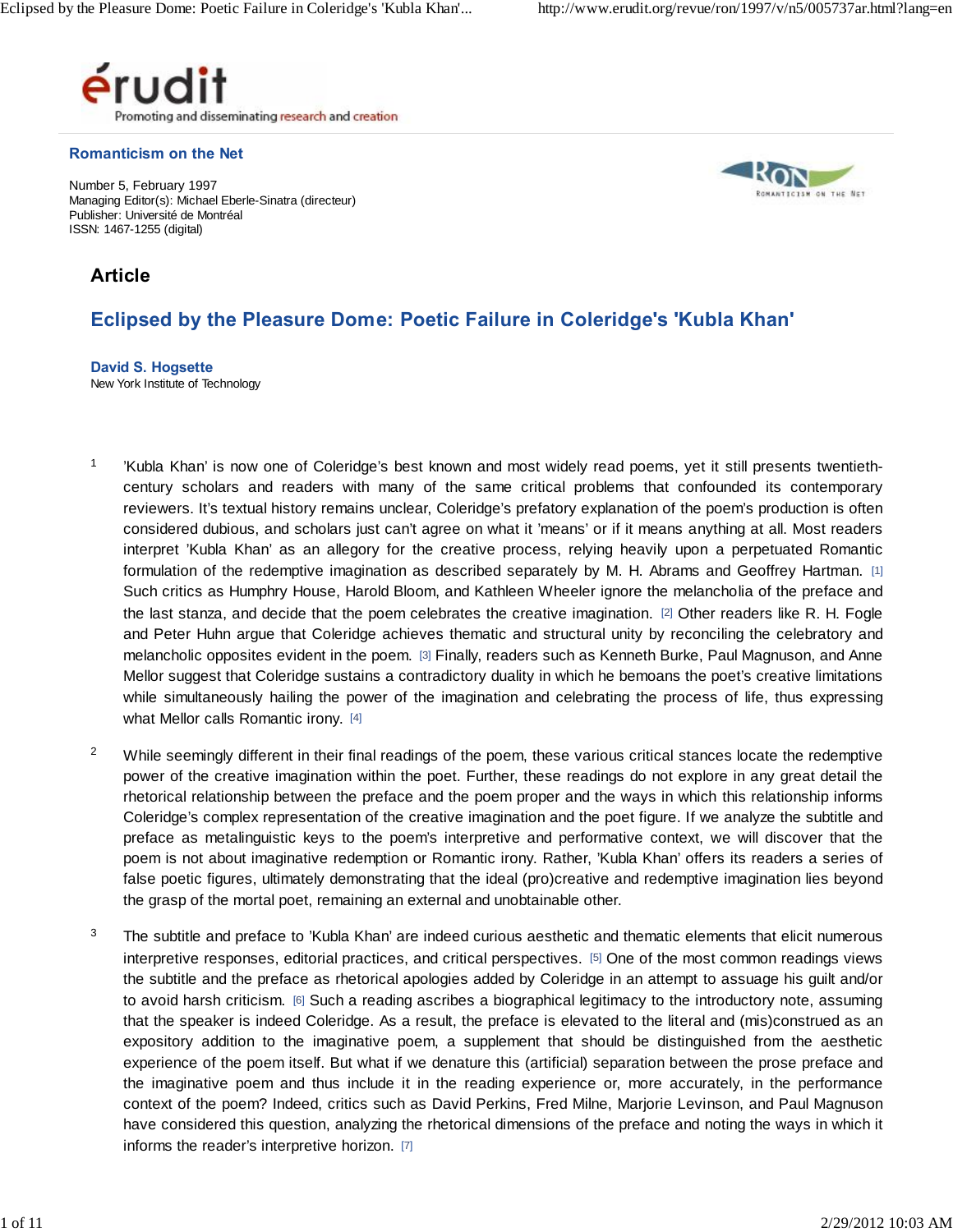- <sup>4</sup> I am much indebted to these critical perspectives, for they indeed begin to answer my question concerning the relationship between the prose preface and the imaginative poem. However, they limit their discussions to textual considerations. On the one hand, the preface and the poem are obviously (printed) texts, and it makes sense to address the interpretive relationship between these texts in terms of rhetorical theory. On the other, however, the reading experience—that dialectic between the text and the reader which produces the aesthetic work—is also characterized by a performance context. In other words, the dialectic constituting the reading experience is itself a (cognitive) performance space, and as such presupposes a performance context. Understanding the poem more fully, then, involves a textual analysis that is coupled with a study of the poems performance contexts. I<br>argue that the preface serves as a rhetorical monocle that allows us to glimpse the poem's performance context argue that the preface serves as a rhetorical monocle that allows us to glimpse the poem's performance context and thus better to understand Coleridge's ambiguous poetic metaphysics. [8]
- <sup>5</sup> 'Kubla Khan' exhibits metacommunicative devices that remind its audience they are reading a fabricated narrative (the preface) and verse (the poem proper) tale and that reveal a specific understanding of this tale. The very existence or, more properly, the coming into being of the preface suggests that it is itself a rhetorical device that foregrounds the poem's performance context. Critics and literary historians have extensively debated the date of the poem's composition, suggesting dates that range from as early as 1797 to as late as 1800. [9] The most convincing date of composition is Autumn (October or November) of 1797, for this is the date given in the Crew Manuscript endnote in which Coleridge writes, 'This fragment with a good deal more, not recoverable, composed in a sort of Reverie brought on by two grains of Opium, taken to check a dysentery, at a Farm House between Porlock and Linton, a quarter of a mile from Culbone Church, in the fall of the year, 1797.' Furthermore, in a letter to John Thelwall dated 14 October 1797 Coleridge mentions a brief absence that probably corresponds to his stay at Porlock where the poem was composed, and Coleridge goes on to say, 'My mind feels as if it ached to behold & know something *great* —something *one* & *indivisible*—and it is only in the faith of this that rocks or waterfalls, mountains or caverns give me the sense of sublimity or majesty!'. [10] Here, Coleridge seems<br>preoccupied with the sublime and very specific natural imagery that appear in 'Kubla Khan', helping to confi preoccupied with the sublime and very specific natural imagery that appear in 'Kubla Khan', helping to confirm further that the poem or some version of it was most likely composed in the fall of 1797. We cannot know if the poem initially had textual supplements; but the 1810 autographed Crew Manuscript contains a short explanatory necessary to supplement his later manuscripts with such addenda? One explanation concerns Coleridge's role as orator and his ability to affect audiences deeply through verbal performance. endnote, and the published 1816 manuscript begins with an elaborate preface. Why did Coleridge feel it<br>necessary to supplement his later manuscripts with such addenda? One explanation concerns Coleridge's role<br>as orator an
- <sup>6</sup> Co remembered being awe-struck by Coleridge's preaching in January of 1798:

As he gave out this text, his voice 'rose like a steam of rich distilled perfumes', and when he came to the two last words, which he pronounced loud, deep, and distinct, it seemed to me, who was then young, as if the sounds had echoed from the bottom of the human heart, and as if that prayer might have floated in solemn silence through the universe. [11]

Coleridge also captivated his audiences with his poetic recitations, and 'Kubla Khan' left a significant impression on many of its listeners. For example, Sir Thomas Noon Talfourd noted a particular occasion sometime between 1815 and 1817:

But more peculiar in its beauty than this [Coleridge's recitation of 'Christabel'], was his recitation of Kubla Khan [sic]. As he repeated the passage—

A damsel with a dulcimer In a vision once I saw: It was an Abyssinian maid, And on her dulcimer she played, Singing of Mount Abora!

his voice seemed to mount, and melt into air, as the images grew more visionary, and the suggested associations more remote.

**Armour, 351**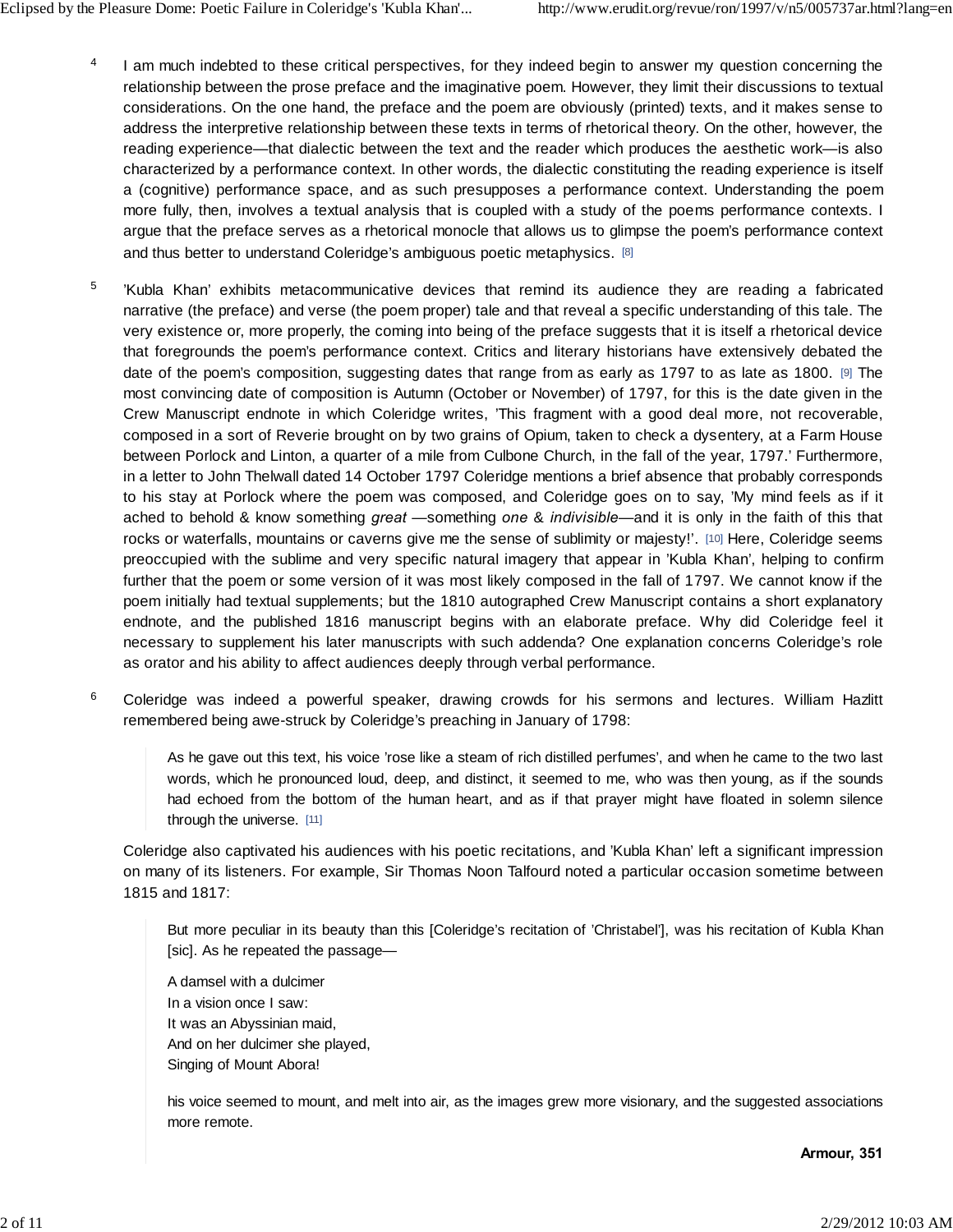And Leigh Hunt recalled the time Coleridge recited this poem to Byron, an event instigating the poems eventual publication: 'He recited his *Kubla Khan* one morning to Lord Byron, in his lordship's house in Piccadilly, when I happened to be in another room. I remember the other's coming away from him, highly struck with his poem, and saying how wonderfully he talked. This was the impression of everybody who heard him' (Armour, 269). publication: 'He recited his *Kubla Khan* one morning to Lord Byron, in his lordship's house in Piccadilly, when I<br>happened to be in another room. I remember the other's coming away from him, highly struck with his poem, a

- <sup>7</sup> These accounts suggest that Coleridge had a commanding presence and elicited intense reactions in his happened to be in another room. I remember the other's coming away from him, highly struck with his poem, and<br>saying how wonderfully he talked. This was the impression of everybody who heard him' (Armour, 269).<br>These accou performance involved some kind of performative contextualization. For example, in 1811 John Payne Collier remembered engaging in a literary discussion of dreams with Coleridge and Charles Lamb, a discussion 'having been introduced by a recitation by Coleridge of some lines he had written many years ago upon the building of a Dream-palace by Kubla-Khan: he had founded it on a passage he had met with in an old book of travels' (Armour performance involved some kind of performative contextualization. For example, in 1811 John Payne Collier<br>remembered engaging in a literary discussion of dreams with Coleridge and Charles Lamb, a discussion 'having<br>been in contextualized the poem for this audience by locating (as far as Collier remembers) its impetus in 'an old book of been introduced by a recitation by Coleridge of some lines he had written many years ago upon the building of a<br>Dream-palace by Kubla-Khan: he had founded it on a passage he had met with in an old book of travels' (Armour<br> developed preface to the 1816 published text suggest that Coleridge felt it necessary to contextualize this poem. However, Coleridge is not apologizing for this poem; rather, his contextualization provides an intellectual and epistemological performance context through which Coleridge attempts to assert his poetic authority (yet, as we will later see, he ironically fails in this effort) and with which Coleridge's audience (auditors of his recitations or readers of his printed text) can better understand the poem.
- $8$  The first sentence of the preface is significantly set off from the rest as its own paragraph, implying that it holds a singular importance for our understanding of the preface and for the way we position ourselves in relation to the poem. On the surface, this first statement is simply an authorial disclaimer, whereby the speaker discounts his own poem as a 'fragment', a 'psychological curiosity' that caught the interest of some other poet (Lord Byron). [12] One could read this disclaimer quite literally, as do many critics, and thus conclude that indeed Coleridge is dismissing his own work as a mere triviality or curiosity in an attempt to avoid charges of blasphemy (Mellor, 157-58) or poetic and artistic ineptitude (McFarland, 225) contrasting his attempt to argue for creative individuality in the preface to 'Christabel'. [13] However, if we read the preface to 'Kubla Khan' as a key to performance, then an other reading presents itself, resulting in a more rich and complex understanding of the poem and Coleridge's poetic project. individuality in the preface to 'Christabel'. [13] However, if we read the preface to 'Kubla Khan' as a key to<br>performance, then an other reading presents itself, resulting in a more rich and complex understanding of the<br>p
- <sup>9</sup> Kathleen Wheeler provides one possible alternative reading, suggesting that the opening sentence of the 'psychological curiosity' and as a fragment. [14] However, this reading focuses on the interaction between printed text and reader without sufficiently exploring the poem's performative dimensions. Many storytelling performances are initiated by the teller disclaiming his or her tale, attributing the source to some other storyteller or discrediting his or her storytelling ability. Such a strategy conditions listeners to the storytelling act and implies that what they are about to hear will indeed be an interesting and well-told story. The disclaimer is a sign of a good storyteller. Therefore, by subtitling his poem 'A Vision in a Dream. A Fragment' and classifying it as a performances are initiated by the teller disclaiming his or her tale, attributing the source to some other storyteller<br>or discrediting his or her storytelling ability. Such a strategy conditions listeners to the storytelli or discrediting his or her storytelling ability. Such a strategy conditions listeners to the storytelling act and implies<br>that what they are about to hear will indeed be an interesting and well-told story. The disclaimer i provides more authority to his poem than if he were to assert himself—as if boasting—that he has produced a poetic masterpiece. meaningless dream. Also, by deferring his own poetic authority to that of the celebrated Byron, Coleridge<br>provides more authority to his poem than if he were to assert himself—as if boasting—that he has produced a<br>poetic m
- <sup>10</sup> Interestingly, this performative disclaimer differs from the traditional storytelling disclaimer in that Coleridge necessarily write) who is clearly separate from the Author figure. That is, this speaker is not reciting his own poem but that of some other poetic agent, and this rhetorical move identifies a poetic context in which the Interestingly, this performative disclaimer differs from the traditional storytelling disclaimer in that Coleridge creates a speaker who presents himself as an editor of the printed text (or the orator of a poem he did not between psychological curiosity and aesthetic poetry, Coleridge effects the opposite: he conflates psychology with aesthetics, ultimately demonstrating that the workings of the (poetic) mind is indeed proper material to constitute a poetics. In effect, readers are not to dismiss the poem as a 'psychological curiosity' but to look for ways in which Coleridge creates a poetics concerning the faculty of poetic imagination. Coleridge's disclaiming the poem as a mere vision or reverie makes the psychology of poetic creation the subject of his poem.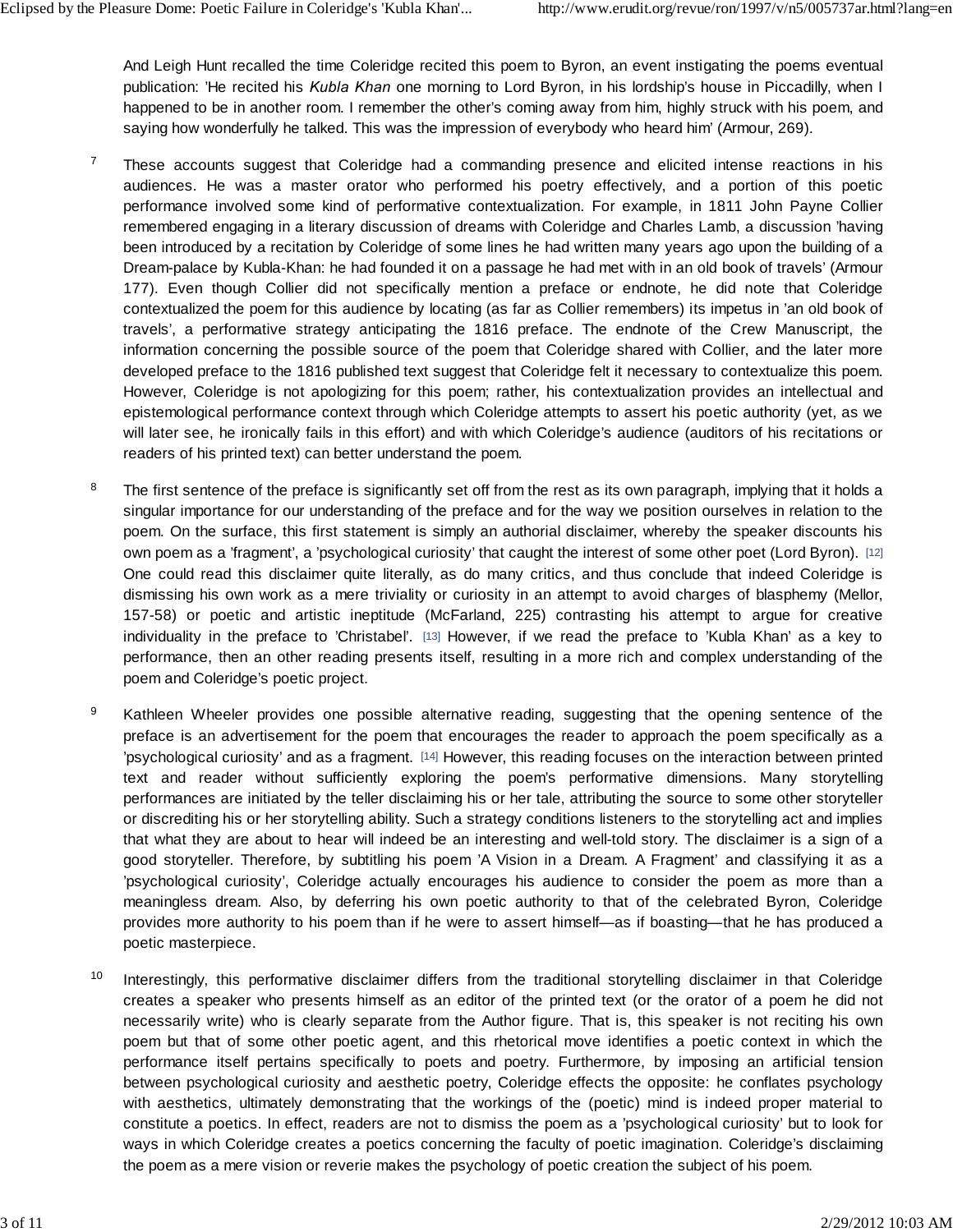- <sup>11</sup> The rest of the preface narrative outlines and foreshadows the ways in which the poet's mind becomes the subject of the poem, thus rhetorically schematizing the reader's horizon of interpretive expectation. By developing a narrative of failed poetic activity, the second section of the preface establishes the poem proper as an allegory of imaginative failure. In the preface narrative, readers encounter a clearly mortal and ill poet figure who possesses limited creative abilities. This figure is not the image of a divine creative entity; on the contrary, he is a frustrated poet who is contrasted later to the supremely powerful Kubla Khan and the demonic poet/seer in the last section of the poem proper. This contrast is foreshadowed and, simultaneously, concretized at the moment in his dream when the poet figure encounters his own subconscious double. He sees the imaginative other who he himself is not (and can never be). [15] The Khan figure of the poet's dream whom the poet tries to render (and, thus, poetically and imaginatively resurrect) in his poem is the mirror image of the poet's creative desire (a mirroring that is thematically reinforced by the reflection image in the quotation from 'The Picture') a desire that<br>can never be satisfied but, instead, can only remain as an eternal process of becoming. As the poet tries can never be satisfied but, instead, can only remain as an eternal process of becoming. As the poet tries to obtain his desire in the form of the poem, as he tries to contain this personal *objet petite a* , it becomes a Lacanian gift of *merde*—a fragmented, lost vision. And it is this very narration of desire—coming to terms with splendor—that becomes the thematic context of the poem proper.
- <sup>12</sup> In other words, the preface provides a context through which to interpret the poem proper as an imaginative representation of failed poetic figures. It can be argued that the headnote (a fragment itself) abstracted from 'The Picture' posits a hopefulness that the vision may return. However, because this moment of re-vision, as the preface notes, 'is yet to come' (p. 297) this hopefulness is indeed ironic, thus suggesting that 'Kubla Khan' is not about poetic rediscovery but, instead, poetic failure. Xanadu—the fantastic realm where the Khan decrees his representation of failed poetic figures. It can be argued that the headnote (a fragment itself) abstracted from The<br>Picture' posits a hopefulness that the vision may return. However, because this moment of re-vision, as th constructive/destructive fountain breaks through the rocky surface—represents the creative cognition and the phenomenal mind. In this creative realm there are three key agents: the Khan, the sacred river Alph, and the fountain. In terms of the Coleridgean ideal imagination, these three agents correspond to the three faculties stately pleasure dome, where the sacred river Alph meanders down to depthless caverns, and where a<br>constructive/destructive fountain breaks through the rocky surface—represents the creative cognition and the<br>phenomenal min imagination respectively. Coleridge had not yet outlined his phenomenological model when he first composed 'Kubla Khan' in 1797, and readers like Paul Magnuson (viii) find it too reductive to suggest that the poems exemplify Coleridge's later metaphysics. Wheeler answers this charge by deciding that in the very least, this constituting Coleridge's phenomenological model—the fancy, the primary imagination, and the secondary imagination respectively. Coleridge had not yet outlined his phenomenological model when he first composed 'Kubla Khan' metaphysics is more than just implicit in his poetry; for while his poetry may not have been written to exemplify his prose metaphysics, his studies in philosophy and metaphysics indeed informs his poetic musing. We know that Coleridge was versed in German and familiar with German philosophy as early as 1796-97 (before and during the creative process generating 'Kubla Khan') because in May of 1796 Coleridge wrote Thomas Poole that he was already studying German and planning to study German metaphysics (*CL* , I: 209). By December 1796 he had already begun to read Kant, referring to the German metaphysician as 'the most unintelligible Emanuel Kant' in a letter to John Thelwall dated December 17, 1796 (*CL* , I: 283-84). Furthermore, by 1796 Coleridge had become disillusioned by 'Mechanic Philosophy' and converted to 'Constructive Philosophy' which conceives the mind as a more active (as opposed to passive) player in the creation of knowledge and the structuring of perception. Even though Coleridge's specific position on the creative imagination is not formally published until 1817 in *Biographia Literaria* , he had been struggling with these various formulations of the imagination, and his continual work with theories of the mind, passive versus active imagination, and conceptions of the will (dating back as early as 1796) informs the thematics and aesthetics of his early poetry.
- <sup>13</sup> In relation to the poem proper, these philosophic theories and models of the creative imagination take the form of multiple poetic figures or creative agents. The first creative figure or agent in this phenomenal realm of Xanadu that we encounter is the Khan, a figure identified immediately with the creative process: 'In Xanadu did Kubla In relation to the poem proper, these philosophic theories and models of the creative imagination take the form of multiple poetic figures or creative agents. The first creative figure or agent in this phenomenal realm of of staggering proportions. The Khan produces an enchanting paradise:

So twice five miles of fertile ground With walls and towers were girdled round: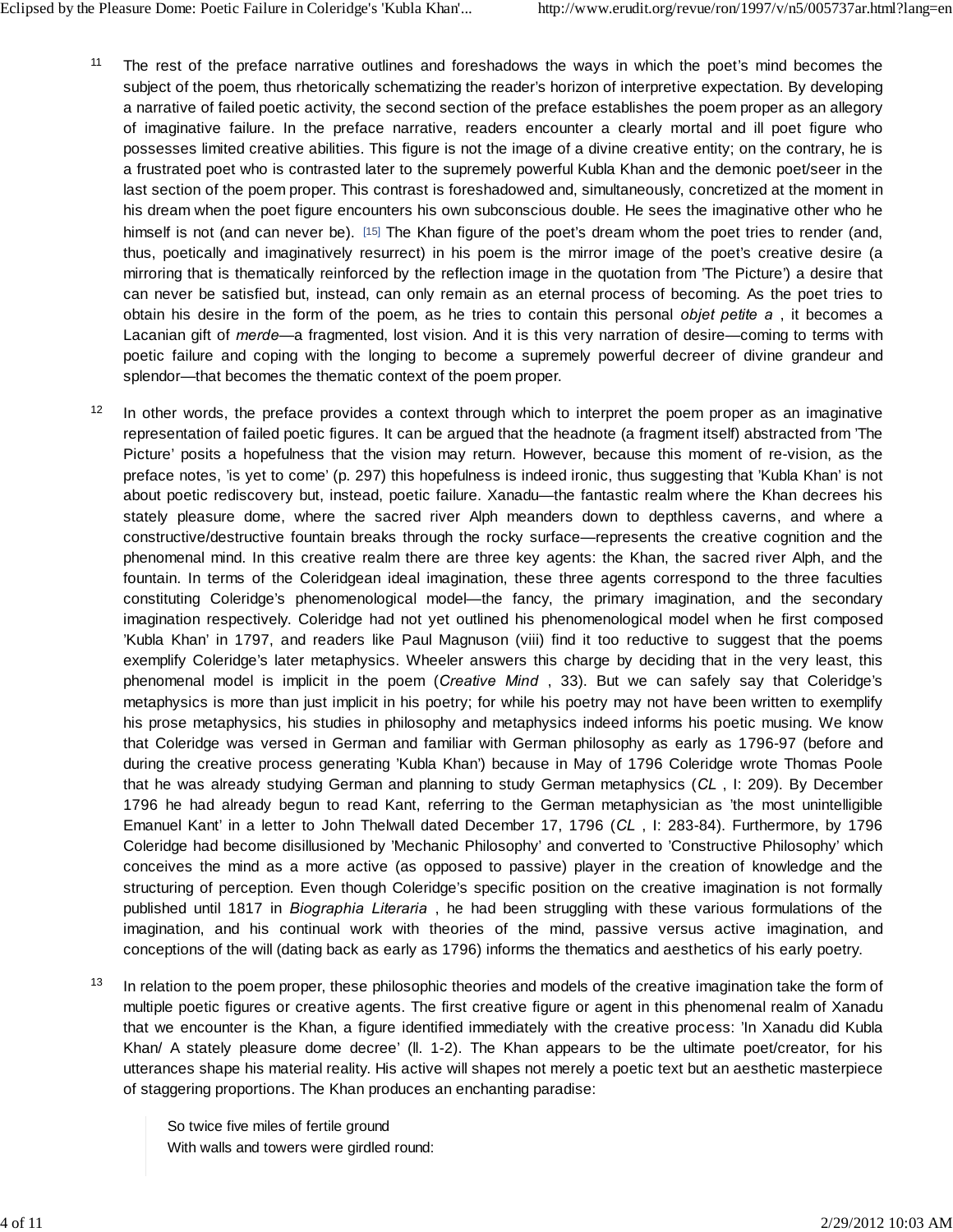And there were gardens bright with sinuous rills, Where blossomed many an incense-bearing tree; And here were forests ancient as the hills, Enfolding sunny spots of greenery.

#### **ll. 6-11**

This pleasure dome is clearly an Edenic realm infused with (masculine) virility ('walls and towers') and seething with sensuality (blossoming incense-bearing trees and soft hills enfolding spots of greenery) and sexual potency ('fertile ground' through which run 'sinuous rills'). It is therefore understandable that so many readers associate the Khan with the creative imagination. [16] However, if we examine this Khan figure more closely, we will see that he is not an agent of the pure imagination but, instead, of what Coleridge called the fancy. While the Khan, as the object of the Author's desire, appears to be the reflection of what the poet cannot be, he ultimately embodies the same poetic failure represented by the Author figure in the preface. That is, in terms of creative ability these figures are opposites, but in terms of Coleridge's model of the imagination they are the same—failed poets of the fancy who do not achieve the Coleridgean ideal. In Chapter XIII of *Biographia Literaria* , Coleridge describes the fancy as a non-creative faculty that is more empirical than the imagination. It is a lower cognitive faculty related to and influenced by the will, but not dependent upon the will for its operation: 'Fancy . . . has no other counters to play with, but fixities and definites. The fancy is indeed no other than a mode of memory emancipated from the order of time and space; and blended with, and modified by that empirical phenomenon of the will . . . '. [17] It may appear as though the fertile gardens of the Khan's creation conforms to Coleridge's organic aestheticism; however, the Khan's kingdom—with its symmetric dome and rigid towers and confining walls—is more akin to a material, ordered realm of 'fixities and definites' that is controlled and mastered by the Khan. [18] It is not an imaginative, ideal realm in which the individual can unite with the infinite. The Khan, rather than being associated with the powers of the pure imagination, is portrayed as a poet of the fancy.

- <sup>14</sup> As a poet of the fancy, the Khan is thus a failed poet who is unable to achieve the Coleridgean ideal. Khan's kingdom, with its caves of ice and sunny domes, is an oxymoronic realm inhabited only by the Khan himself. There is no mention of any other human being (the woman wailing for her demon lover is not a literal inhabitant of As a poet of the fancy, the Khan is thus a failed poet who is unable to achieve the Coleridgean ideal. Khan's kingdom, with its caves of ice and sunny domes, is an oxymoronic realm inhabited only by the Khan himself.<br>There Instead of establishing self-unity through community, the Khan's creative act effectively isolates him from outside human contact, like the Ancient Mariner who becomes lost on the cold, wide sea and like Christabel who is separated from her dead mother and becomes estranged not only from her lover Geraldine but also her father. This communal estrangement is paralleled in the final section of the preface, where the Author, just on the brink of poetic genius, is interrupted by a member of his surrounding community and ironically loses the imaginative human contact, like the Ancient Mariner who becomes lost on the cold, wide sea and like Christabel who is<br>separated from her dead mother and becomes estranged not only from her lover Geraldine but also her father.<br>This com attempt to restore a fractured, disunified self. Because the community is an icon for social unity, it is ironic that an agent from the poet's community—an agent who attempts to conduct business and, thus, to include the poet in the (commercial) workings of that community—effects disunity of the poet's consciousness, resulting in further isolation from the community.
- <sup>15</sup> In addition to isolating him from human contact, the Khan's creative acts do not elevate him to prophetic heights as is expected by the Coleridgean ideal. Instead of actually prophesying the coming of war (a war that signifies further the destruction of the Khan's realm and a denial of imaginative creation) the Khan only hears it amid the tumult of the surging and plunging river Alph. Much like the Author figure of the preface (and the crazed poet in the last stanza) the Khan receives the prophecy, via inspiration, instead of originating it as would the true prophetic poet of the pure imagination. It is also important to note that the Khan never becomes united with these eternal ancestral voices: he remains finitely separate from the infinite. The Khan's eternal separation from the infinite is reinforced by his oppositional relationship to nature. His stately pleasure dome is interrupted and shaken—much like the vision that fades from the Author figure's mind in the preface after being interrupted by the business man from Porlock—by the upheaval that the seething fountain and the tumultuous river Alph initiate. As Regina Hewitt notes, 'the Khan's [creative] method results in an illusory order, a shaky structure on the brink of overthrow by the elements it could momentarily ignore but not permanently exclude'. [19] The Khan, as a false poet, creates a phantasmagoric realm that ultimately drifts away from him and fades into the prophetic ancestral voices, thus signifying and sealing his eternal isolation and separation from Coleridge's ideal 'infinite I Am'.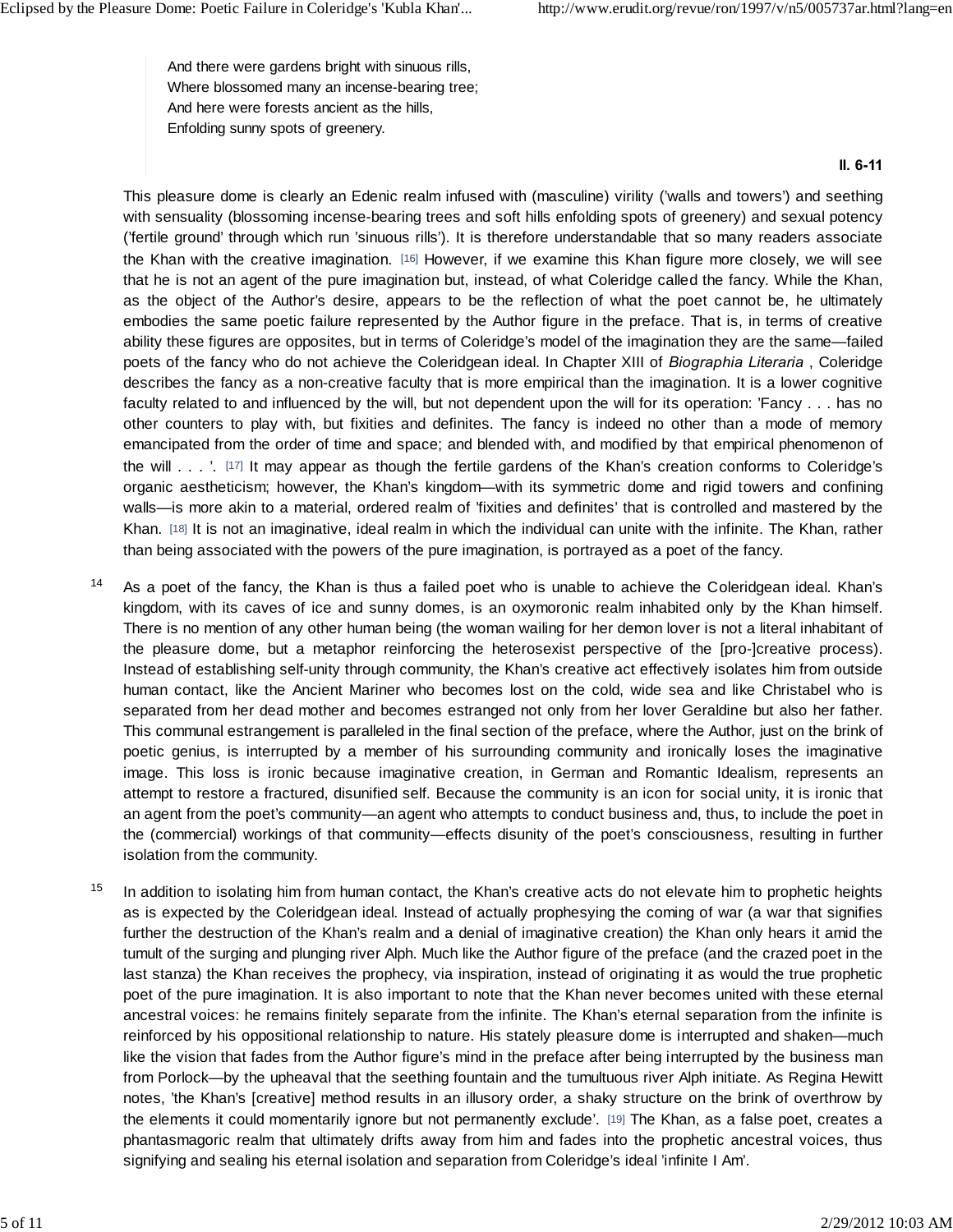- <sup>16</sup> If the first stanza represents the Khan as the failed poet of the fancy, then the second stanza—clearly marked as a contrast to the preceding stanza (of the fancy) by the textual break and the dramatic 'But oh!' (l.<br>12)—allegorizes the pure imagination. For Coleridge, the pure imagination exists as a procreative duality If the first stanza represents the Khan as the failed poet of the fancy, then the second stanza—clearly marked as<br>a contrast to the preceding stanza (of the fancy) by the textual break and the dramatic 'But oh!' (I.<br>12)—al consisting of the primary and secondary imagination. These two faculties are not individually distinct; rather, they are dialectically distinguishable. In other words, they are separate only insofar as they serve vaguely different functions. Yet at the same time these faculties are interrelated and dependent upon each other for their individual functioning and for the operation of the imagination. Again in Chapter XIII of *Biographia Literaria* , Coleridge describes the primary imagination as that creative power which links the individual with the eternal creative force of the 'infinite I Am' or the transcendental whole (*Biographia* 1: 304).
- <sup>17</sup> In 'Kubla Khan', this faculty is best represented by the sacred river Alph(a)—the beginning, the signifier of original and eternal creativity, 'the unifying first principle of all mental activity' (Milne, 21)—that produces and releases the prophetic ancestral voices. The river Alph is the source of the poet's prophetic powers that are achievable only by the primary imagination which unites the finite poet with the 'infinite I Am'. If the river Alph is the primary imagination, then the fountain, as the 'echo' of the river, represents the secondary imagination. According to and eternal creativity, 'the unifying first principle of all mental activity' (Milne, 21)—that produces and releases the prophetic ancestral voices. The river Alph is the source of the poet's prophetic powers that are achi prophetic ancestral voices. The river Alph is the source of the poet's prophetic powers that are achievable only<br>by the primary imagination which unites the finite poet with the 'infinite I Am'. If the river Alph is the pr by the primary imagination which unites the finite poet with the 'infinite I Am'. If the river Alph is the primary imagination, then the fountain, as the 'echo' of the river, represents the secondary imagination. According Coleridge, the secondary imagination is a reflection of the primary creative force, a preliminary sensory<br>processor that attempts to unify apparent perceptual disunities into understandable perceptions before<br>presenting th processor that attempts to unify apparent perceptual disunities into understandable perceptions before presenting them to the primary imagination (*Biographia* 1: 304). Arden Reed explains that 'the secondary imagination i primary imagination or, in the context of the poem, the river Alph:

And from this chasm, with ceaseless turmoil seething, As if this earth in fast thick pants were breathing, A mighty fountain momently was forced: Amid whose swift half-intermitted burst Huge fragments vaulted like rebounding hail, Or chaffy grain beneath the thresher's flail: And 'mid these dancing rocks at once and ever It flung up momently the sacred river.

## **ll. 17-24**

The fountain and the river are dynamically related, for out of the sexually destructive/constructive fountain bursts the prophetic, eternal river Alph, thus allegorizing the way in which the primary and secondary imaginations are dialectically interrelated.

- <sup>18</sup> Finally, Coleridge describes the primary and secondary imaginations as dynamic and vital, contrasting them to the prophetic, eternal river Alph, thus allegorizing the way in which the primary and secondary imaginations are dialectically interrelated.<br>Finally, Coleridge describes the primary and secondary imaginations as dynamic an indeterminacy of objects in themselves into discernible meaning. We know objects only as phenomena, and it is the dialectic of the imagination that intuits (in the Kantian sense) or gives meaning to or represents (*darstellen* ) the object in our minds and assigns an idea or image to that object. Of the elements in 'Kubla Khan', the river Alph and the fountain clearly represent vital agents, always in sensual motion and disruptive (yet constructive) turmoil. The Khan's pleasure dome is but a fixed structure enclosing the pulsing fountain and the meandering river, two agents that destroy in order to construct and to unify. This unifying process is of a sublime order that provides access to the 'infinite I Am' as signified by the ancestral voices. It is clear that the Khan is a failed poet of the fancy who attempts to contain the primary and secondary imaginative faculties, as his walls attempt to enclose the river, only to be left eternally isolated from his ancestral spirits and human community and from the imagination that makes such connections possible.
- <sup>19</sup> This middle stanza representing the integrated workings of the primary and secondary imaginations is interrupted by a final stanza that completes the frame of the preface: the Author figure is abruptly reintroduced, effectively jolting the reader back into the consciousness of the failed poet. [21] The primary and secondary imaginations, in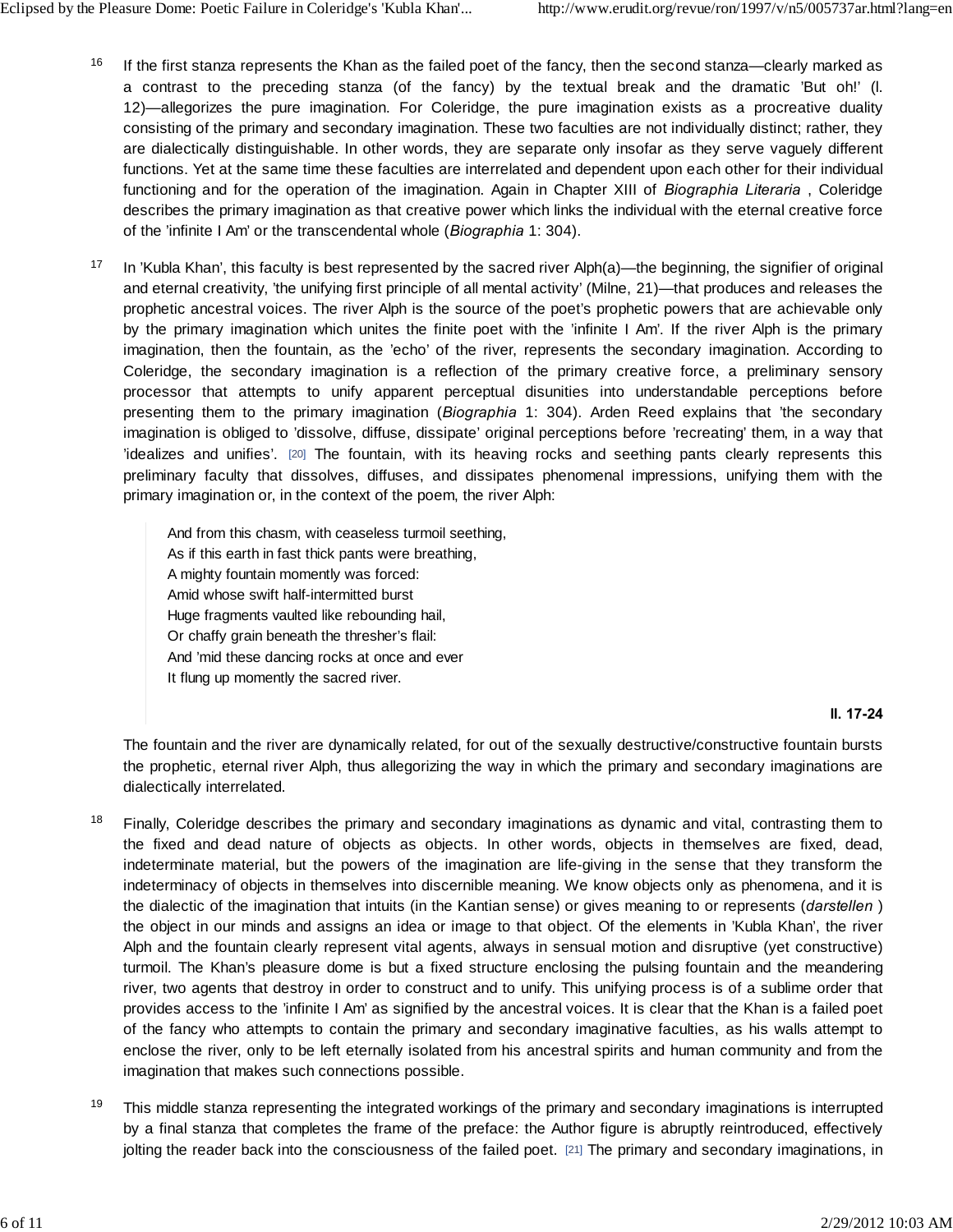the context of this poem, are purely fanciful (that is, products of the Author's fancy) and remain eternally illusive. As the Author breaks from his vision and bemoans its loss, he fixates not on the river Alph or the fountain but on the aesthetically tangible caves of ice and pleasure dome: 'It was a miracle of rare device,/ A sunny pleasure dome with caves of ice!' (ll. 35-36). Instead of recalling the sublime river Alph or the fountain (images that would be more attractive to the poet of the imagination) the speaker attempts to revive the image of the Khan, to become a poetic agent akin not to the imaginative river Alph but to the fanciful Khan. He wishes to be inspired by the Abyssinian maid and to build his own dome and caves of ice, oxymoronic structures that would separate him from imaginative redemption; for to build this dome and caves of ice would necessitate a poetic possession, a succumbing to an external inspirational force.

<sup>20</sup> This prostrate position relative to an external force is rhetorically paralleled by the Author in the preface who is overtaken by an opium trip and thus receives (instead of creating) the image of the Khan. A poetic process based upon inspiration, as Ken Frieden explains, is an unconscious process and, as such, a passive cognitive mechanism. [22] As early as 1796 Coleridge had rejected 'Mechanic Philosophy' that casts the mind in a passive role, and by the time he publishes *Biographia Literaria* , the mind to Coleridge is a dynamic and willful agent, divided into the more active primary and secondary imaginations and the more passive fancy. The Author figure clearly rejects the faculties of the active primary and secondary imaginations in favor of an unconscious, passive process that is antithetical to Coleridge's ideal poetic process. Furthermore, this inspiration invokes fear in his community:

And all who heard should see them there, And all should cry, Beware! Beware! His flashing eyes, his floating hair! Weave a circle round him thrice, And close your eyes with holy dread, For he on honeydew had fed, And drunk the milk of Paradise.

## **ll. 48-54**

The poet given in to inspiration becomes an ostracized individual, akin to the Khan figure who is isolated in his pleasure dome and caves of ice and possessing a hypnotic gaze not unlike that of the Ancient Mariner or Geraldine in 'Christabel'. This crazed poet is a demonic figure who becomes inscribed and (textually) enclosed within a mystical circle marking him as an oddity. This poet/seer whom the Author holds as an exemplary creative figure is actually a contained failed poet like the Khan who is girdled with walls and towers. In the end, this Author is doubly failed: first, he does not situate himself with the proper imaginative faculty represented in the poem, choosing instead to identify with the Khan figure and thus missing the real vision in his dream—the nature of the within a mystical circle marking him as an oddity. This poet/seer whom the Author holds as an exemplary creative<br>figure is actually a contained failed poet like the Khan who is girdled with walls and towers. In the end, th the poetic ideal—an ideal the speaker fears he may never be able to achieve. Actually, they reflect the Author's own poetic failure. That is, as he attempts to internalize the various poet figures into a unified vision of himself as poet, he ultimately denies himself true identification with the (Coleridgean) poetic ideal, for what he desires is nothing but a projection of his own imaginative inadequacies.

<sup>21</sup> 'Kubla Khan' is indeed a 'psychological curiosity' in the sense that it establishes and foregrounds an aesthetics of the imagination. More specifically, the poem aesthetically represents Coleridge's formulation of the imaginative process that he began formulating as early as 1796 and that becomes most clearly articulated in his *Biographia Literaria* . However, in this poetic representation, the imagination is elevated to a naturalistic realm forever out of 'Kubla Khan' is indeed a 'psychological curiosity' in the sense that it establishes and foregrounds an aesthetics of<br>the imagination. More specifically, the poem aesthetically represents Coleridge's formulation of the imag creativity. This Romantic disillusionment is contextualized by Coleridge's preface, for without the preface to the poem, it would be impossible not to identify Khan and the poet/seer at the end of the poem as ideal agents of the imagination. However, when read from the context of disillusionment, we see that Coleridge actually represents these poetic figures as failed poets. Instead of simply apologizing for his poem via the preface and the subtitle, Coleridge was trying to establish a performance context (as he did when he recited this poem in person) in an attempt to foreground his aesthetic and philosophic insecurities and skepticism. As Hewitt concludes, 'the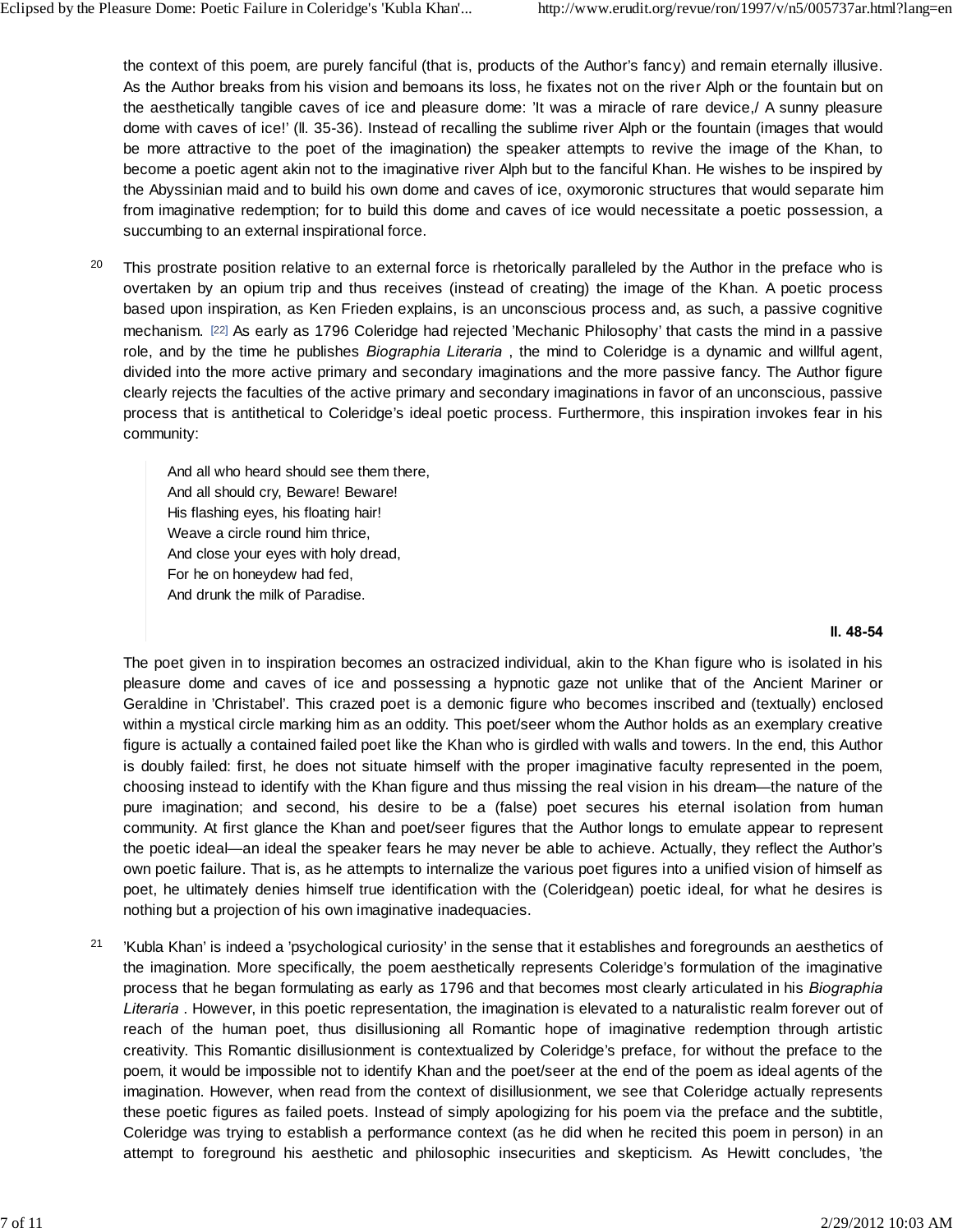tensions in 'Kubla Khan' may be seen as a tension between the extant theories of poetic creation—represented by the false poets—which Coleridge rejects and the new theory of imaginative creation that Coleridge embraces but cannot quite completely work out' (54). And H. R. Rookmaaker suggests that, in the context of Coleridge's writings, 'Kubla Khan' allegorizes the metaphysical and aesthetic struggles through which Coleridge was attempting to work. [23] While I agree for the most part with these conclusions concerning imaginative failure, I am suggesting that the poem foregrounds not a tension so much as a melancholic recognition and subsequent re-vision or relocation of vision.

- <sup>22</sup> That is, poetic vision is located not within the individual poet but, rather, in an external other. The poem depicts not what poetic creativity is but, instead, what it is not and cannot be. In this sense, the poem is negatively purposive, for it does not effect a celebration of the poet's divine ability to create sublime aesthetic moments that link the poet to the universal whole (the 'Infinite I Am') thus achieving imaginative redemption. On the contrary, 'Kubla Khan' underscores a disillusionment resulting from the recognition of the poet's imaginative lack, namely the inability to achieve redemption and unity of self through divine acts of poetic creation. This lack or failure on the part of the various poet figures directs the audience to the moment in the vision that the Author misses, namely that the river Alph and the fountain signify the ideal imaginative faculty or, at least, the nature of the creative process and the rewards it brings in terms of a reunification with the community of the past and the future. 'Kubla Khan', then, is a poem about poetic failure, where agents of the pure imagination are represented not by human personae who are to be emulated but, rather, elements of a sublime natural realm that remain external to the individual and, thus, an always already unobtainable other. Any attempt to colonize this other, to girdle it with walls and towers—to fulfill the desire to become an ideal poet of the imagination—is effectively to destroy this other, to nullify the desire. Becoming the poet of the imagination for Coleridge is a desire always in process that cannot be obtained. For to obtain (and, thus, contain) this other is to render it as the self and, thus, to disable or destroy it. The imagination as aesthetically represented in 'Kubla Khan' is a natural other that cannot be obtained, contained, or harnessed by the poet.
- <sup>23</sup> Furthermore, 'Kubla Khan' underscores more specifically Coleridge's personal poetic disillusionment resulting from the recognition of his own imaginative lack, namely his inability to achieve redemption and unity of self through divine acts of poetic creation. As David Riede points out, Coleridge lost faith in his own poetic faculties, Furthermore, 'Kubla Khan' underscores more specifically Coleridge's personal poetic disillusionment resulting<br>from the recognition of his own imaginative lack, namely his inability to achieve redemption and unity of self<br>t bemoans his imaginative lack in this and other of his poems ('The Eolian Harp', 'Dejection: An Ode', and, to some from the recognition of his own imaginative lack, namely his inability to achieve redemption and unity of self<br>through divine acts of poetic creation. As David Riede points out, Coleridge lost faith in his own poetic facul imagination and authorial command. Yet the literary reviews of 'Kubla Khan' demonstrate that he failed in the viewing himself as 'diseased in will almost to the point of madness'. [24] Ironically, even though Coleridge<br>bemoans his imaginative lack in this and other of his poems ('The Eolian Harp', 'Dejection: An Ode', and, to some induced sleep that should never have been printed. [25] In the end, the poem not only depicts and explores poetic failure, but its nineteenth-century reception mirrors and reinforces this failure in Coleridge's self-imaging. The goal of becoming the sublime imaginative poet for Coleridge was a desire he could not fulfill; for even as many of 'Christabel', or simply dismissed it as a confused and disappointing effort, a fragment generated from his opium-<br>induced sleep that should never have been printed. [25] In the end, the poem not only depicts and explores p confounded and frustrated most reviewers who felt his Germanic aesthetics to be childish, ineffective, and/or overdone. [27] Thus he focused his attentions on proclaiming the imaginative authority of such poets as Milton, Shakespeare, and Wordsworth and establishing his own intellectual authority as literary critic, metaphysician, and theologian.

## **Notes**

- [1] See M. H. Abrams, *Natural Supernaturalism: Tradition and Revolution in Romantic Literature* (New York: W. W. Norton, 1971) and Geoffrey H. Hartman, 'Romanticism and 'Anti-Self-Consciousness'', in *Romanticism and Consciousness: Essays in Criticism* , ed. by Harold Bloom (New York: W. W. Norton, 1970) pp. 46-56.
- [2] See Harold Bloom, *The Visionary Company: A Reading of English Romantic Poetry* (Ithaca: Cornell UP, 1971);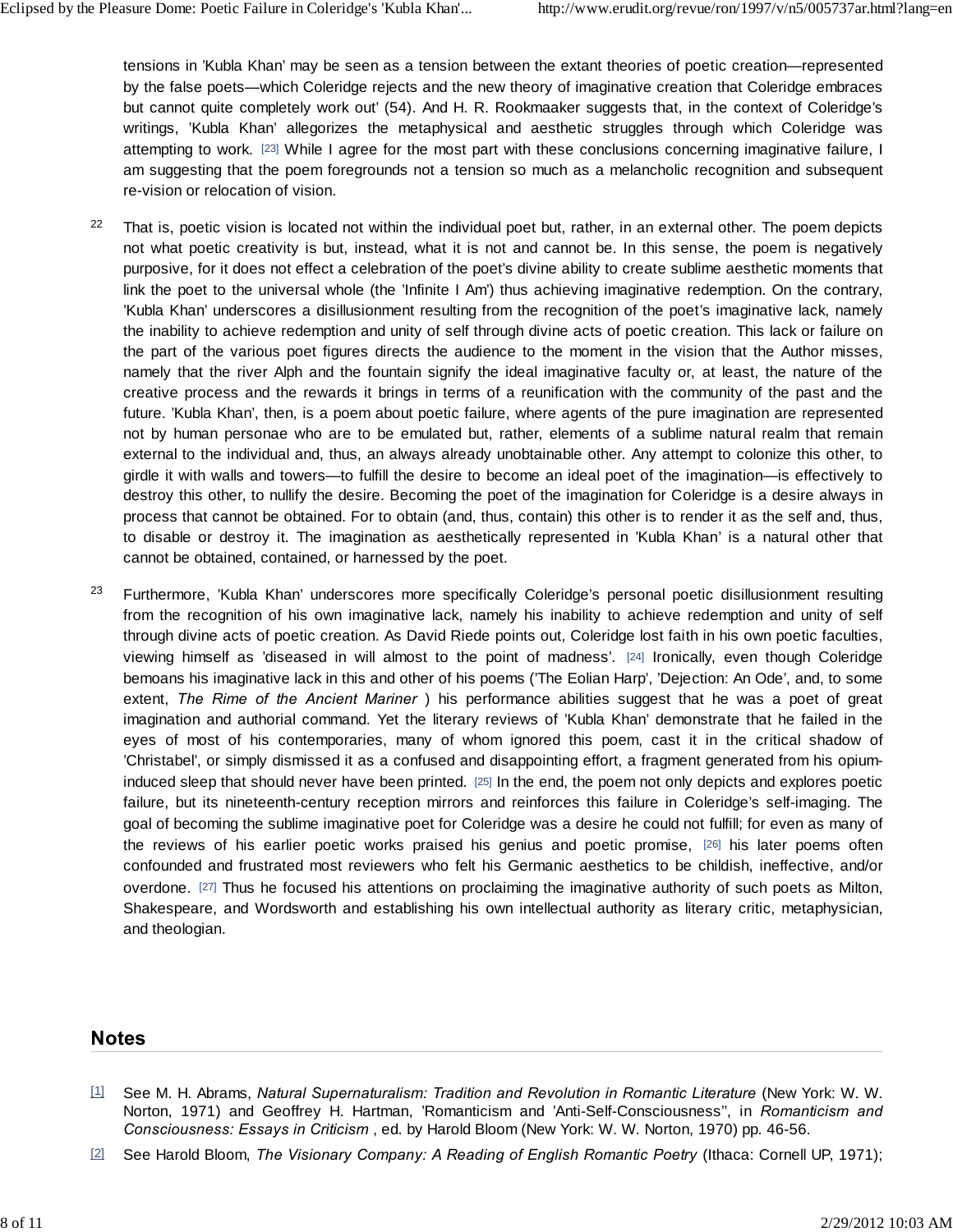Irene Chayes, ''Kubla Khan' and the Creative Process', *SIR* , 6 (1966) 1-21; Humphry House, *Coleridge: The Clark Lectures 1951-52* (London: Rupert Hart-Davis, 1953); M. W. Rowe, ''Kubla Khan' and the Structure of the Psyche', *English* 40.167 (1991) 145-54; Marshall Suther, *Visions of Xanadu* (New York: Columbia UP, 1965); 15-24 (reference will be made hereafter to ''Aesthetic Theories'' and placed in the text).

- [3] The most recent example comes from Peter Huhn who discusses the ways in which Romantic angst—the fear and Wheeler "Kubla Khan' and Eighteenth Century Aesthetic Theories', *The Wordsworth Circle*, 22.1 (1991)<br>15-24 (reference will be made hereafter to "Aesthetic Theories" and placed in the text).<br>The most recent example com and anxiety resulting from a contemplation of poetic creativity overshadowed by imaginative sterility—pervades self-consciousness. H\_en argues for a reading of the poem that illustrates ways in which the text provides a much of Romantic literature, identifying 'Kubla Khan' as an exemplary text allegorizing Romantic self-consciousness. H\_en argues for a reading of the poem that illustrates ways in which the text provides a resolution of th Self-Consciousness: Self-Reference and Paradox in Three Romantic Poems', *English Studies* , 72.3 (1991) 230-45. For an earlier discussion of the ways in which the creation of the poem itself resolves the ambivalence between imaginative fulfillment and poetic disillusionment, see Gerald E. Enscoe, 'Ambivalence in 'Kubla Khan': The Cavern and the Dome', *Bucknell Review* , 12 (1964) 29-36. For further analyses of the poem's 'unity', see R. H. Fogle, 'The Romantic Unity of *Kubla Khan* ', *College English* , 22 (1960) 112-16; House; Dorothy Mercer, 'The Symbolism of 'Kubla Khan'', *Journal of Aesthetics and Art Criticism* , 12 (1953) 44-66; D. F. Rauber, 'The Fragment as Romantic Form', *Modern Language Quarterly* , 30 (1964) 212-21; and George Watson, *Coleridge the Poet* (London: Routledge, 1966); reference will be made hereafter as 'Watson' and placed in the text.
- [4] Kenneth Burke views this ironic duality as a thematic product of a Hegelian dialectic. See his *Language as Symbolic Action: Essays on Life, Literature, and Method* (Berkeley: U of California P, 1966). Paul Magnuson suggests that Coleridge creates a poem celebrating poetic creativity while simultaneously testing the validity of the creative imagination, concluding that the speaker's vision of the Khan is a nightmare; for in order to recapture the glory of the Khan and to become the ideal imaginative creator, the poet must succumb to inspiration, must be possessed by the Abyssinian maid and thus feared by the community as a crazed madman. See his *Coleridge's Nightmare Poetry* (Charlottesville: UP of Virginia, 1974) pp. 48-49. Reference will be made hereafter to "Magnuson" and placed in the text. Anne Mellor describes "Kubla Khan" in terms of Romantic irony, arguing that the p 'Magnuson' and placed in the text. Anne Mellor describes 'Kubla Khan' in terms of Romantic irony, arguing that the poem offers an image of the unifying pure imagination (in the semblance of the Khan figure) which is then undermined by the disruptive forces of self-doubt, mortality, and rationality (seen most clearly in the melancholy possessed by the Abyssiman matu and thus leared by the community as a clazed madman. See his Coleridge's Nightmare Poetry (Charlottesville: UP of Virginia, 1974) pp. 48-49. Reference will be made hereafter to 'Magnuson' an unreconciled, thus resulting in an ironic duality characteristic of Romantic irony. See her *English Romantic Irony* (Cambridge: Harvard UP, 1980) pp. 155-59. Reference will be made hereafter to 'Mellor' and placed in the text. and poetic longing of the final stanza). Mellor concludes that Coleridge leaves these antithetical forces unreconciled, thus resulting in an ironic duality characteristic of Romantic irony. See her *English Romantic Irony* hereafter as 'Beer' and placed in the text) and David Simpson *Irony and Authority in Romantic Poetry* (London: Macmillan P, 1979).
- [5] David Perkins provides a helpful summary of the various editorial practices demonstrated in popular anthologies, practices ranging from printing the entire introduction and headnote to leaving out the headnote and/or printing only a portion of the introduction. Perkins also speculates on the different possible interpretations of the poem when read with and without the introductory note. And he provides a brief discussion of current critical positions regarding the introductory note. See his 'The Imaginative Vision of *Kubla Khan* : On Coleridge's Introductory Note', in *Coleridge, Keats, and the Imagination: Romanticism and Adam's Dream* , ed. by J. Robert Barth and John L. Mahoney (Columbia: U of Missouri P, 1990) pp. 97-108. Reference will be made hereafter to 'Perkins' and placed in the text.
- [6] According to Mellor, Coleridge feared being charged with blasphemy for celebrating the (pro)creative imagination. Therefore, he labeled the poem a fragment and added 'Or, a Vision in a Dream' to the title so as to suggest that the poem need not be taken seriously, and he wrote the preface in order to distance the poem from criticism, implying that it should be dismissed as pure folly (157-58). Thomas McFarland also suggests that the preface is an apology for a poem of which Coleridge was ashamed. McFarland portrays Coleridge as a disturbed, guiltridden, and neurotic man who was haunted by feelings of inadequacy, guilt, and animosity toward his mother and brothers. McFarland suggests that Coleridge, an emotionally unstable poet, undermined and disclaimed his poem by writing the preface so as to avoid the psychological pain of negative criticism. See his *Romanticism and the Forms of Ruin: Wordsworth, Coleridge, and Modalities of Fragmentation* (Princeton: Princeton UP, 1981) pp. 104-36, 225. Reference will be made hereafter as 'McFarland' and placed in the text. For other discussions of the preface serving as apology or poetic self-deprecation, see Walter Jackson Bate, *Coleridge* (New York: Macmillan, 1968); Bernard Breyer, 'Towards an Interpretation of 'Kubla Khan'', in *English Studies in Honor of James Southall Wilson* , ed. by Fredson Bowers, *University of Virginia Studies* , 4 (1951) pp. 277-90; and Elizabeth Schneider, *Coleridge, Opium and Kubla Khan* (Chicago: U of Chicago P, 1953). Macmillan, 1968); Bernard Breyer, 'Towards an Interpretation of 'Kubla Khan", in *English Studies in Honor of James Southall Wilson*, ed. by Fredson Bowers, *University of Virginia Studies*, 4 (1951) pp. 277-90; and Elizab
- $\boxtimes$  Perkins argues that the preface provides readers with a narrative plot against which to interpret the poem, (98-101). Fred Milne also suggests that the headnote signals the subject of the poem, thus providing a specific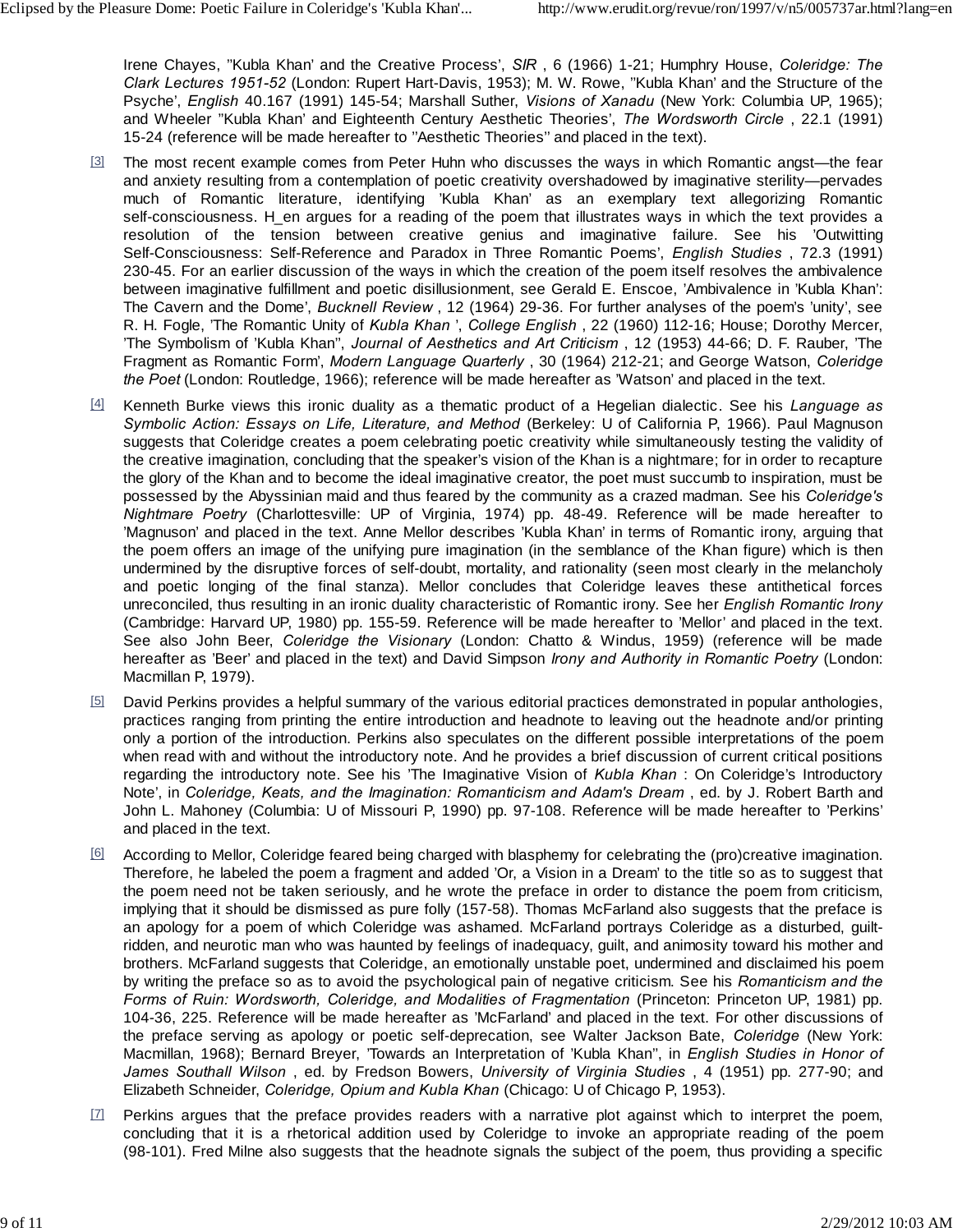context for reading it as an allegory for the creative process. See his 'Coleridge's 'Kubla Khan': A Metaphor for the Creative Process', *South Atlantic Review* , 51.4 (1986) pp. 17-29 (p. 19); reference will be made hereafter to 'Milne' and placed in the text. Similarly, Marjorie Levinson contends that the head note provides a unifying link between the introduction and the poem itself, thus foregrounding both the creative process and the tension between immediate direct observation and the distancing results of discourse (i.e., the externalization of the observed object from the self). See her *The Romantic Fragment Poem: A Critique of a Form* (Chapel Hill: U of North Carolina P, 1986) p. 98. And, finally, Magnuson decides that the preface—regardless of its fictionality or verisimilitude—serves as a frame for interpreting the poem as an exploration of the creative process (40). See also Breyer; Chayes; and Richard M. Rothman, 'A Re-examination of 'Kubla Khan'', *English Journal* , 55 (1966) pp. 169-71.

- [8] It is indeed true that for readers of the poem, the performative context is identical to the interpretive context, because the act of interpretation is performative in nature. The distinction between these two contexts is most because the act of interpretation is performative in riadue. The distribution between these two contexts is most<br>clear when we consider Coleridge's various recitations of 'Kubla Khan' (see below) performative acts carried within a carefully constructed discursive context through which Coleridge attempted to influence, if not determine, the listeners' reactions to and interpretations of the poem. However, it is important to think about both of these contexts, because as I argue below Coleridge established a similar performance context in the written versions publishers) using the preface and the subtitle as ways to create a discursive context that helps the reader perform the poem (if only in his/her mind) and thus interpret it in a specific way.
- [9] For example, see E. K. Chambers, 'The Date of Coleridge's *Kubla Khan* ', *Review of English Studies* , 11 (1935) pp. 78-90; Malcom Elwin, *The First Romantics* (London: Macdonald, 1947) pp. 226-32; Lawrence Hanson, *The Life of S. T. Coleridge: The Early Years* (New York: Russell & Russell, 1938; repr. 1962); and Schneider, 153-273.
- [10] Samuel Taylor Coleridge, *Collected Letters of Samuel Taylor Coleridge* , ed. by Earl Leslie Griggs, 6 vols. (Oxford: Clarendon P, 1956-71) I, p. 349. Reference will be made hereafter to '*CL* ', followed by volume and page, and placed in the text.
- [11] Richard W. Armour and Raymond R. Howes, *Coleridge the Talker: A Series of Contemporary Descriptions and Comments* ( Ithaca: Cornell UP, 1940) p. 243. Reference will be made hereafter to 'Armour' and placed in the text.
- [12] Samuel Taylor Coleridge, 'Kubla Khan', in *The Complete Poetical Works of Samuel Taylor Coleridge* , ed. by E. H. Coleridge (Oxford: Oxford UP, 1912) I, pp. 295-98 (p. 295). All reference to 'Kubla Khan' well be placed hereafter in the text.
- [13] Clearly in the preface to 'Christabel', Coleridge attempts to explain and defend against charges of plagiarism. But the curious issue here is that as Coleridge strives to establish in his life a poetic community—a striving for community reflected in much of his poetry, not the least in 'Christabel'—he is denied by critics the opportunity to join in and be influenced by a community of poets and must therefore argue for his creative individuality.
- [14] *The Creative Mind in Coleridge's Poetry* (London: Heinemann, 1981) p. 20. Reference will be made hereafter to '*Creative Mind* ' and placed in the text.
- [15] For a different discussion of the Khan figure as poetic double and psychological projection of Coleridge's desired poetic self, see Eli Marcovitz, 'Bemoaning the Lost Dream: Coleridge's 'Kubla Khan' and Addiction', *International Journal of Psycho-Analysis* , 45 (1964) 411-25.
- [16] As Wheeler points out, the garden is a familiar trope for creative genius throughout eighteenth-century literature, and the Khan, the decreer of the garden paradise in 'Kubla Khan', for Wheeler, becomes a metaphor for the creative imagination ('Aesthetic Theories', 22-23). Magnuson casts the Khan figure as the ideal prophetic poet to whom the speaker aspires at the end of the poem (42, 47). While Mellor briefly discusses the ways in which the architectural unity of the Khan's paradise—a unity that contains and domesticates the fertile ground of Xanadu —represents the Khan as a neoclassical creator who is antithetical to the Romantic poetic project (155) she ultimately decides that the Khan is a prophetic figure whose creations are products of pure imagination (157). And Milne reads the Khan as the embodiment of the divine, as an agent of the pure imagination (22).
- [17] Samuel Taylor Coleridge, *Biographia Literaria; or Biographical Sketches of My Literary Life and Opinions* , ed. James Engell and Walter Jackson Bate (2 vols.; London and Princeton: Routledge & Kegan Paul and Princeton University Press, 1983) 1: 305. Reference will be made hereafter to *Biographia* and placed in the text.
- [18] For other discussions that interpret the Khan as a maniacal and self-indulgent creator of artifice that contains and colonizes the natural realm, see Beer, 222-29 and Watson, 117-30.
- [19] 'False Poets in 'Kubla Khan'', *English Language Notes* , 26.2 (1988) 48-55 (p. 49). Reference will be placed hereafter in the text.